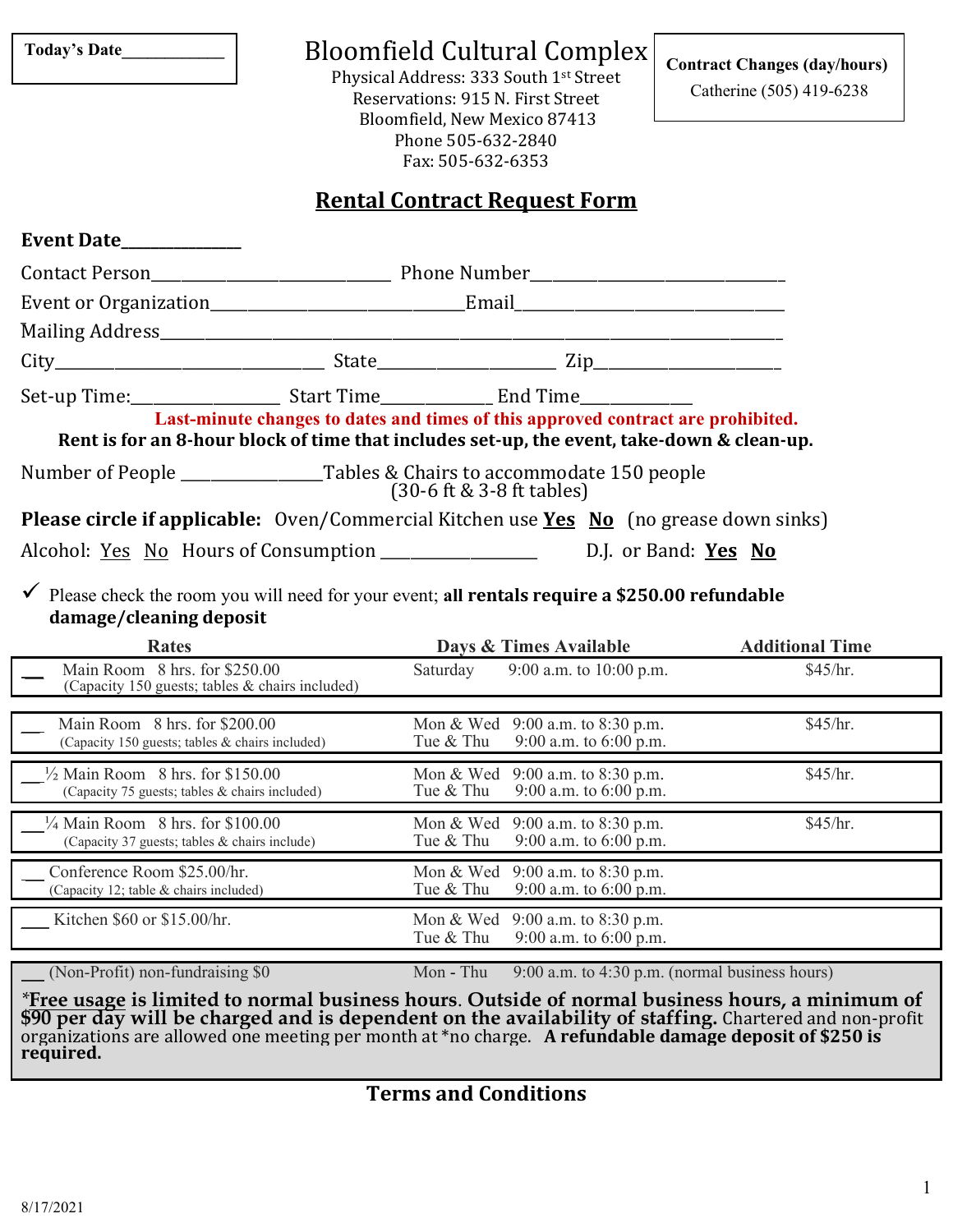- *1.* The person/organization and/or the person authorized by/for said organization, by signing this contract hereby agrees to indemnify and hold harmless the City of Bloomfield and any of the City's employees and/or agents acting on behalf of the City. *Renters Initial\_\_\_\_\_\_*
- *2.* To reserve the date requested, 50% of the rental fee is required upfront. **The balance is due 7 business days prior to the rental;** *the City has the right to cancel events if the balance isn't paid in full. Renters Initial\_\_\_\_\_\_*
- *3.* A refundable \$250 damage/cleaning deposit is required (in addition to the rental fee). The deposit will be refunded within **7 business** days after the event, if the facility is clean, no damage has occurred, and no contract violations were made. *Renters Initial\_\_\_\_\_\_*
- *4.* Last-minute changes to dates and times of this approved contract are prohibited. *Renters Initial\_\_\_\_\_\_*
- *5.* Violation of any terms of this contract will result in your damage deposit of \$250 being retained by the City. *Renters Initial\_\_\_\_\_\_*
- *6.* Maximum occupancy is 150 people. More than 150 is a violation of fire code and this contract. *Renters Initial\_\_\_\_\_\_*
- *7.* No alcoholic beverages of any kind are allowed in the Cultural Complex or on the premises unless *you have made special provisions with the City Manager and operate under an appropriate state liquor permit and city code***.** If alcohol is to be consumed, the renter must make arrangements for (2) security officers with the Bloomfield Police Department at an additional cost of \$80 an hour. Proof of payment for security must be provided. **Security must be secured from the start of alcohol consumption until the event is over and the premises vacated. Consumption of alcohol is limited in-door only, not outside the facility.** *Renters Initial\_\_\_\_\_\_*
- *8.* The individual who executes this application will be responsible for the activity and conduct of the organization's members and their guests. **Children must be supervised by an adult at all times, even during set-up and take-down; the City is not responsible for unattended children.** In the event of damage or destruction of any property or of any part of the premises, the applicant agrees to be financially responsible for the conduct and activities of their guests causing such damage*. Renters Initial\_\_\_\_\_\_*
- *9.* The individual who executes this contract will be responsible for normal and reasonable cleaning following the usage which may include:
	- Main Room, Lobby, and Bathroom floors swept and mopped
	- Trash emptied, tables and chairs cleaned and placed back in the storage room. Tables and chairs MUST be wiped down.
	- Trash, bottles, etc. removed from restrooms, parking lot and all city property. *Renters Initial\_\_\_\_\_\_*
- *10.* Chartered and non-profit organizations are allowed one meeting per month at no charge. **Free usage is limited to Monday through Thursday, 9:00 am until 4:30 pm.** The kitchen is not included in free usage. Kitchen fee is \$60.00. The kitchen at the Senior Citizens' Center is not to be used for any function and will be locked during functions. **(Fund raisers are not included under the free policy).** Fund raisers will be charged 10% of the gross sales plus the normal rate.
- *11.* Smoking and candles are **NOT** permitted; it is a violation of fire code. *Renters Initial\_\_\_\_\_\_*
- *12.* The exterior doors are **NEVER** to be propped open; it is in violation of the Fire Codes. *Renters Initial\_\_\_\_\_\_*
- *13.* Staffing is **NOT** included in the rental of the facilities*. Renters Initial\_\_\_\_\_\_*
- *14.* Telephone service is **NOT** included in the rental. *Renters Initial\_\_\_\_\_\_*
- *15.* The City of Bloomfield will **NOT** be responsible for articles or property lost or stolen. *Renters Initial\_\_\_\_\_\_*
- *16.* The **renter is responsible** for setup, take down and clean up; this includes setting up your own table & chairs. An event checkin/check-out sheet must be initialed by the renter prior to and after the event. *There is a 15-minute inspection that will be completed at the end of the event* to ensure all cleaning is properly done. The individual who executes this contract MUST be present. *Renters Initial\_\_\_\_\_\_*
- *17.* The facility must be cleaned and vacated by 10:00 pm; there are no exceptions. The facility must be cleaned NO LATER THAN 9:45PM to ensure there is sufficient time for the 15-minute inspection. If the cleaning, inspection, and building are not completed and vacated by 10:00pm, The City of Bloomfield will deduct an automatic \$45.00 from the deposit and \$45.00 for every half hour extended beyond that time. *Renters Initial\_\_\_\_\_\_*